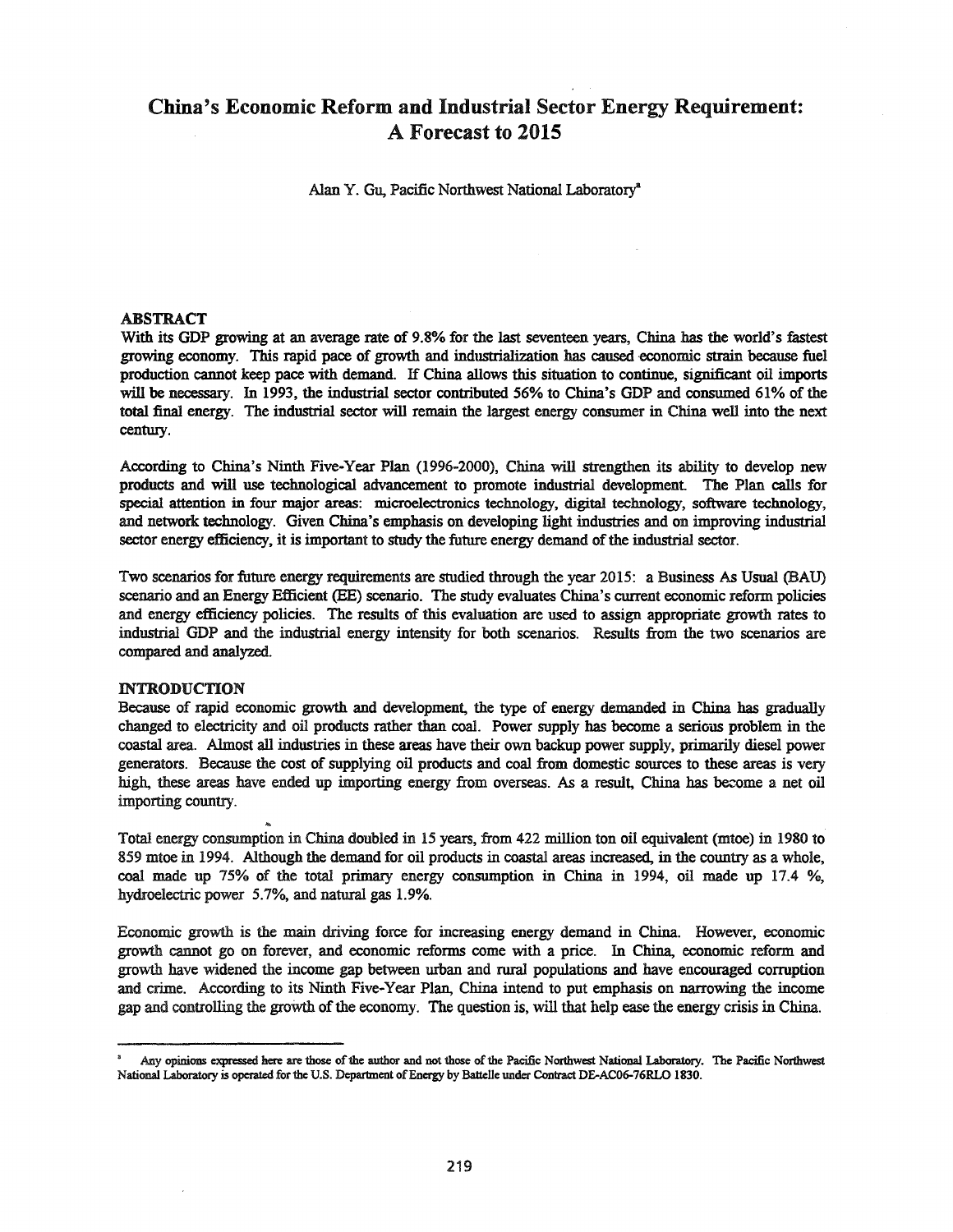## **ECONOMIC REFORM IN CHINA**

To study China, one must remember that over 70% of China's 1.2 billion population live in rural areas. Most of the rural populations are low-skill labor engaged primarily in farming-related work. This large informal agricultural sector helped China create employment in the non-state sector while the government was gradually reforming its inefficient state enterprises. However, this excess labor force also has become a hidden disaster in China. Millions of rural laborers flooded the cities when the income gap between the rural areas and the urban areas widened. These low-skill migrants have created serious social problems in the urban area of China.

China has the world's fastest growing economy. However, the fast economic growth has not affected all sectors equally. In 1993, agricultural output grew at less than 6%. In contrast, the industrial sector grew more than 20%, and the service sector grew 10% (Figure 1). A key feature of the Chinese economy is the very large share of industry in the overall economy; the service sector has also become increasingly important.



Figure 1 China Total GDP by Sector

After 1978, China dissolved the communes in favor of small-holder agriculture; a 25% real increase was set in relative agricultural prices.<sup>(1)</sup> These changes in incentive structure immediately raised farm productivity. The increased output improved the cash position of farmers who, in turn, could finance their own on-farm investments without borrowing from the state banking system.<sup>(2)</sup> In 1984, with pressure mounting to channel the savings into new industry, local authorities were granted permission to create township and village enterprises (TVEs).<sup>(1)</sup> Largely owned by local communities<sup>b</sup> and small-scale private traders, hundreds of thousands of the new TVEs flourished (Figure 2), producing light industrial and goods previously overlooked by state-run manufacturers.

The TVEs were market-driven and outside the web of price and output controls that still circumscribed activities in the old state-dominated heavy-industry sector.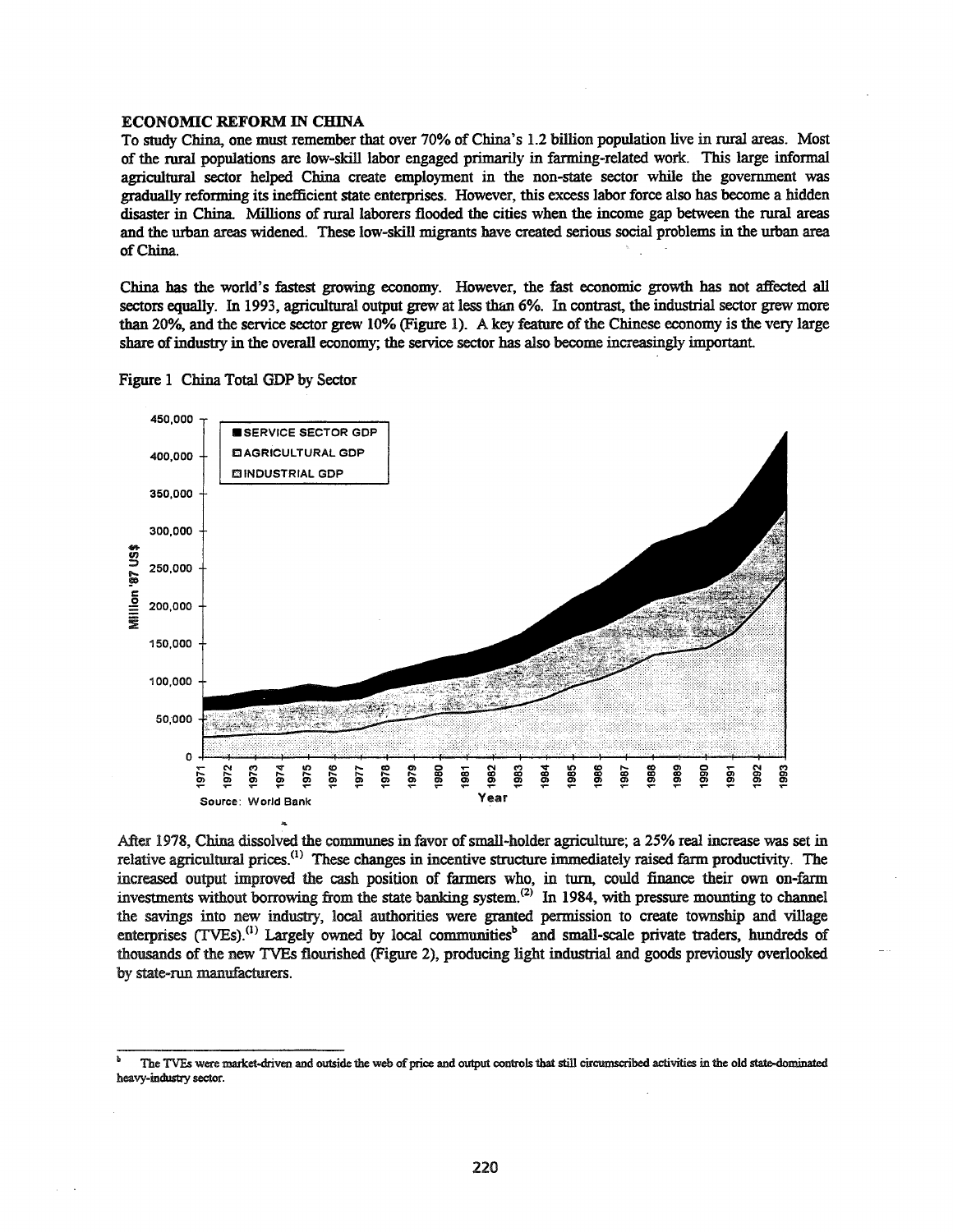



China also adopted cautious approaches to foreign exchange and commercial policy reform. The central government initially allocated all foreign exchange at the official exchange rate, then gradually allowed an inter-enterprise swap market to develop at a variable, but modest, premium over the official rate. Through this policy, export enterprises were provided access to a realistic exchange rate, despite the general overvaluation of the local currency. Other policies designed to promote exports included the establishment of special economic zones and decentralization of foreign trade companies.<sup>(2)</sup> These policies helped China's export sector grow dramatically from '87US\$5.2 billion in 1971 to '87US\$88.8 billion in 1993 (Figure 3). This growth has underpinned the overall growth of China's economy.





Source: World Bank

The benefits of fast economic growth, however, have not been equally distributed among all regions. The average household income in Beijing, Shanghai, Guangzhou, and Shenzhen, the four cities with the highest living standards in China, is 67% above the average national level for urban families, reflecting a huge income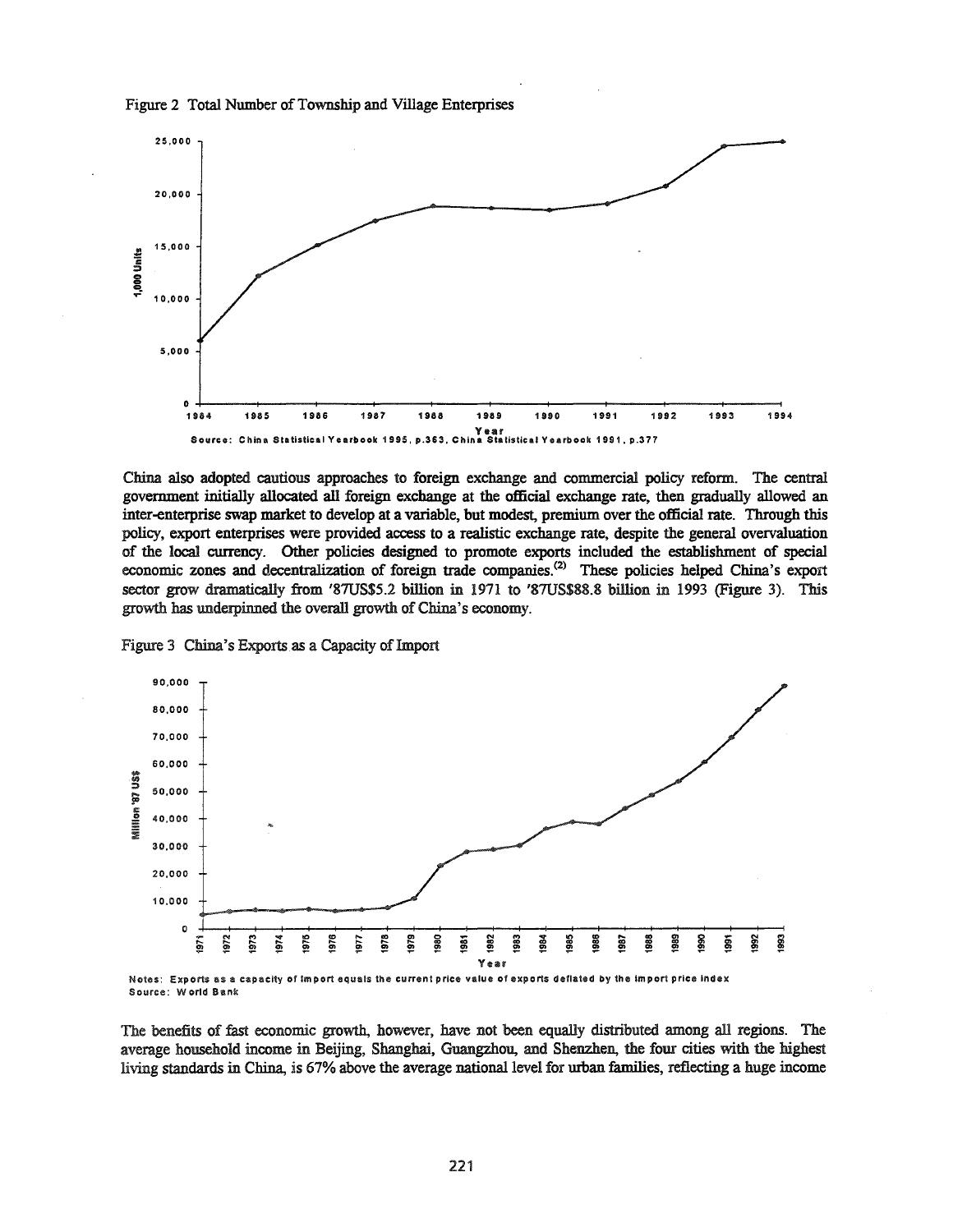disparity among cities. The income disparities are great even among the four cities, with an average family in Shenzhen earning nearly three times more than its counterpart in Beijing.<sup>(3)</sup>

Following the widened income gap are crime and corruption. Official figures show crime in Shenzhen has soared 40% per year over the past five years.<sup>(4)</sup> Official corruption, including rampant nepotism, was one of the main complaints that sparked the 1989 pro-democracy demonstrations in Tiananmen Square. Recently, graft levels have soared well past 1989 standards. For example, Beijing has admitted that US\$2.2 billion disappeared from its municipal coffers in China's most serious corruption scandal since the Communist Party came to power in 1949.<sup>(5)</sup>

## ENERGY DEMAND IN CHINA

China's total final energy consumption in 1993 was 559 mtoe. The industrial sector accounted for 61%, the transportation sector for 10 %, and the household/commercial sector for 20%. This composition by sector has been constant over the past ten years. China relies primarily on domestic energy resources and is one of the few countries in the world where coal is the principal energy source. In 1994, coal accounted for 75% of total primary energy consumption. Traditional energy is also important. In rural areas, biomass accounts for about 80% of energy consumption in the household sector. Energy consumption per capita is approximately one sixth of the OECD countries, while energy consumption per dollar of GDP is more than ten times as much.

Although coal is the main fuel used in the industrial sector, the consumption of electricity has increased sharply in recent years. During the 1980s, energy intensity declined in all industries except mining. This trend, which was more obvious in the consumption of fossil fuels, was due to the increase in industries that produced high-value-added products and energy conservation measures. Although the government has promoted energy conservation and has accelerated the supply of energy through the use of market mechanisms, energy use is still inefficient compared with that in industrialized countries. The main reasons for this inefficiency are 1) high dependency on coal,<sup>c</sup> 2) inefficient industry,<sup>d</sup> and 3) incomplete price liberalization up to now. $e^{6}$ 

#### CONSERVATION POLICIES

The Chinese government wants to save 100 billion kWh by upgrading 70% of all industrial boilers and highconsumption electric motors. Computer-aided design will be used in 70% of the design work in medium-sized and large enterprises and leading research units, thus shortening the time needed to develop new products. Computerized control of production processes will also be promoted in 14,000 medium-sized and large enterprises, and computer-aided management will be introduced in 5,000 such enterprises to achieve better economic results. (7)

## **INDUSTRIAL SECTOR**

Energy consumption in the industrial sector made up more than 61% of the total final commercial energy consumption in China in 1993. The total industrial energy consumption increased from around 200 mtoe in 1980 to about 350 mtoe in~1993. In 1993, direct use of coal made up almost 69% of all the final energy used in this sector, electricity 12.7%, and petroleum products 10.5% (Figure 4). The electricity share has been increasing quite rapidly, while the share attributable to direct use of coal has been gradually declining. The

The average thermal efficiency of the coal boilers used in the industrial sector is estimated at 50% to 60%, while the efficiency of the oil and gas boilers used in industrialized countries is 80% to 90%. The thermal efficiency ofcoal stoves used in the household sector is estimated at only 20% to 25%. That of modern gas stoves is in the range of 55% to 60%.

The industrial sector has been growing rapidly, and its share of final energy consumption in 1990 was 64%. But the sector has a high energy intensity because most industries are sti1l using old equipment in smaller plants that preclude economies ofscale. The amount of energy required to produce a unit ofsteel, cement, ammonia, or paper is considerably more than what is required in industrialized countries (sometimes twice as much).

Although the government decided to liberalize most energy prices at consumer levels, mixed price formulas continue to exist during the current transitional period. Up to the early 1990s, energy prices were so low that enterprises had little incentive to try to conserve energy. Low prices also constrained the development of new energy supplies.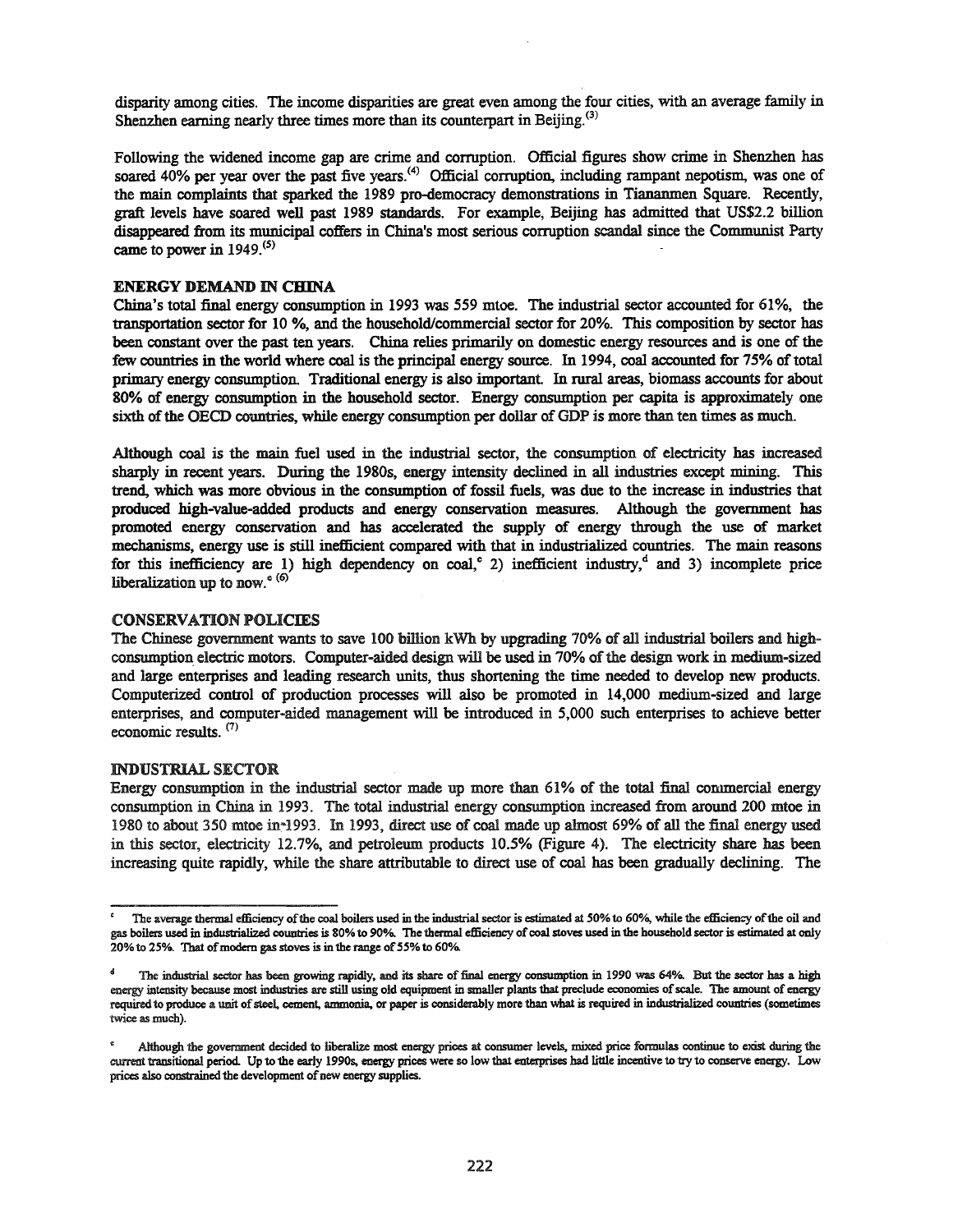

Figure 4 Total Industrial Energy Consumption by Fuel Type

Source: IEA

industrial energy intensity in 1993 was 1.44 1,000toe/Million '87US\$, which is much higher than U.S. industrial intensities of 0.52 1,000 toe/Million '87US\$ in 1970.<sup>f</sup> The energy intensity of Chinese industry has been declining at an average rate of about 6% every year since 1980. At the same time, however, the industrial GDP has been increasing at an average rate of about 10% every year (refer to Figure 7).

According to Levine et al.,<sup>(8)</sup> 80% of the reduction in energy intensity between 1980 and 1985 is due to industry; of this 80%, 91% is due to efficiency improvement and 9% to structural change. Almost all energy savings in China have occurred through efficiency gains in industry; specifically, actions in chemical, metallurgy, cement, and paper and pulp have been the major sources of reduced energy intensities in the early 1980s.

As indicated in the Ninth Five-Year Plan (adopted at the Eighth National People's Congress in March 1996 in Beijing), China intends to continue efficiency improvements by readjusting and optimizing the industrial structure, revitalizing pillar industries, and expediting the development of the tertiary sector<sup>(7)</sup> Electronic information technology will be promoted throughout the country to allow the people to become better informed. The overall strength of the electronic industry will be further enhanced, making it one of China's pillar industries. Special attention will be paid to four major areas: microelectronics technology, digital technology, software technology, and network technology.

The iron and steel, cement, fertilizer, and pulp and paper industries are analyzed briefly as typical examples of energy-intensive Chinese industry. These sectors are the largest industrial energy consumers.

#### **Iron and Steel Industry**

The steel industry is the second largest energy user in China's industrial sector. The overall energy intensity of China's steel industry decreased from 1.43 toe/ton of crude steel to 1.13 toe/ton of crude steel between 1980 and 1990. Adjusted industry-wide, energy intensity in China was 35% higher than in the United States, and the more advanced steel plants had energy-intensity figures that were 20% higher than in the United States.<sup>(6)</sup>

t A market exchange rate was used to convert Chinese Yuan to US\$; if a purchasing power parity exchange rate were used, the energy intensity for China could be lower.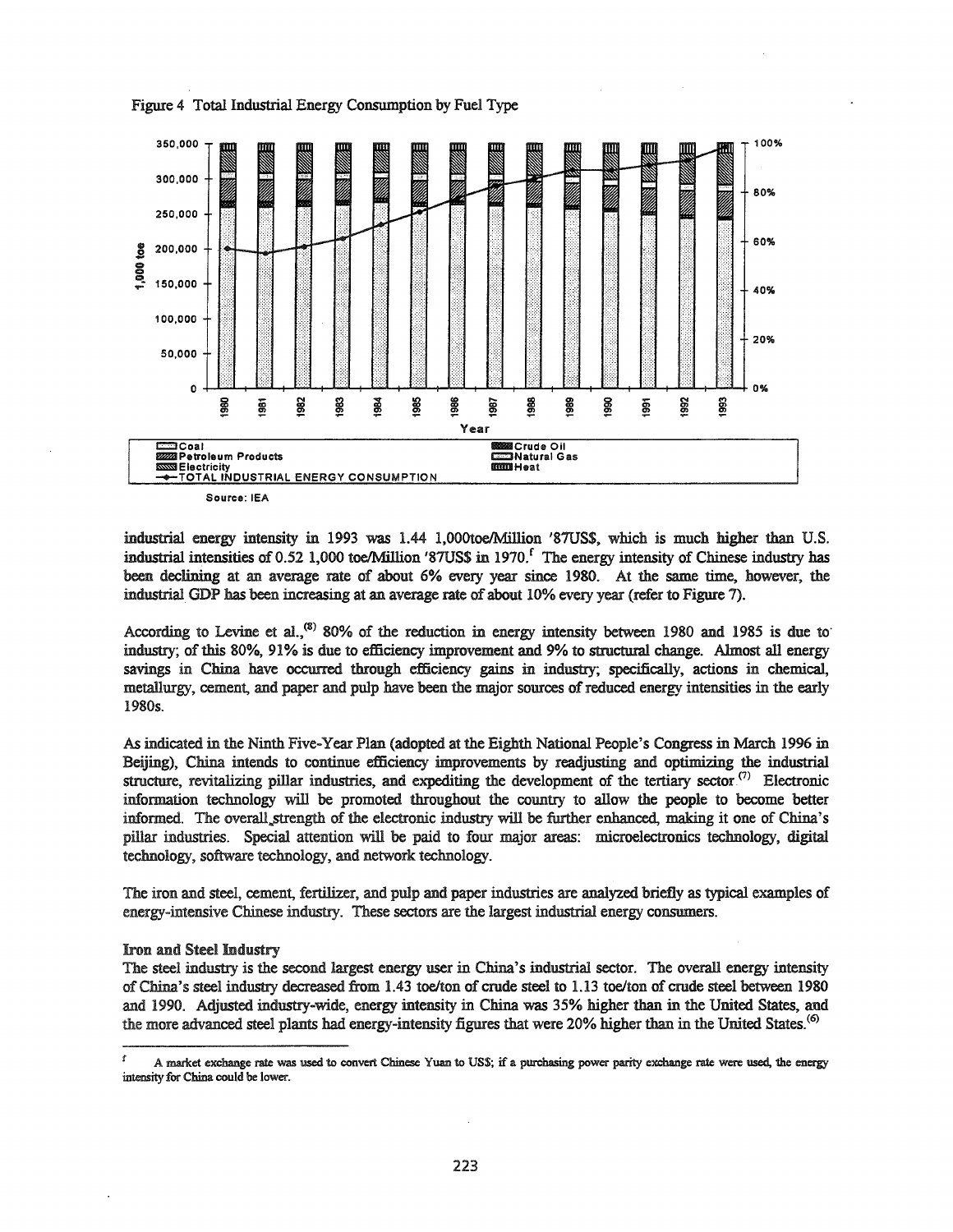The iron and steel industry in China has been targeted for energy conservation since the early 1980s. The overall energy intensity of crude steel decreased more than 20% from 1980 to 1990. Overall energy intensity has decreased because of the decreasing share of open hearth furnaces (OHFs) and the increasing ratio of continuous casting. However, some energy efficiency indicators have actually deteriorated in recent years. For example, the industry average of the coke equivalent rate (fuel used to produce pig iron) rose from 605 kg/ton of pig iron to 611 kg/ton of pig iron between 1985 and 1990.<sup>(6)</sup>

China's crude steel production is expected to reach 172 million tons by 2005 and its potential imports of iron ore could reach 90 million tons, compared with 37 million tons in 1993. China's iron ore imports are expected to rise to 56 million tons in 2001; its steel production, after rising by 46 million tons to an estimated 93 million tons between 1985 and 1995, is expected to rise further to 95 million tons in 1996 and to 114 million tons in  $2001$ .<sup>(9)</sup>

#### Cement **Industry**

China produces over one quarter of the world's cement, making it the world's largest producer. Its cement output was 210 million tons in 1990 and grew to more than 421 million tons in 1994. China's cement industry relies on vertical-kiln equipped (VK) small plants for the bulk ofits production. In 1990, VK plants turned out 70% of the total cement production. Meanwhile, modern precalciner kiln-equipped plants produced less than 5%. The rest was produced by wet process plants, which accounted for 11% oftotal production, and other types of dry or semi-dry process plants.<sup>8</sup> The cement industry consumed about 29 mtoe of energy in 1990.<sup>(6)</sup>

Energy efficiency in the industry is very low. Industry-wide fuel intensity for clinker making is about 126 kg of oil equivalent (kgoe)/ton of clinker, whereas that of Japan's industry is 71 kgoe/ton of clinker. Electricity intensity was about 110 kWh/ton of cement in 1990, which compared favorably with that of industrialized countries. Consumption of electricity is low because of the large number of small labor-intensive plants. Modernizing China's cement industry has been a unique endeavor because of the presence of so many inefficient VKs. Conservation measures adopted by the industry in the 1980s included comprehensive retrofit of VKs, conversion of wet process kilns to semi-dry or dry process kilns, and the introduction of large-scale precalciner kilns. Inefficient small plants were closed and wet and dry process kilns were also retrofitted.<sup>(6)</sup>

#### Fertilizer **Industry**

China introduced a process for producing ammonia and ammonium bicarbonate from coal in the early 1960s. Although ammonium bicarbonate is a low grade and inefficient nitrogen fertilizer, it satisfied China's needs at that time. Although large plants in China have been modernized during the past several years, their energy consumption to produce a unit of ammonia is still estimated at 20% to 25% higher than that of plants ofrecent design. The efficiency in medium-sized and small plants is much lower than that of large plants. Energy consumption per unit of output at small plants was 76% higher than that of the large plants and 23% higher than that of the medium-size plants. The low efficiency is attributed not only to plant size, but also to the feedstock used for ammonia synthesis. Coal is still used as the main feedstock in China, whereas 98% of the feedstock in the United States is natural gas.<sup>h</sup> However, many of these existing plants throughout the country remain strategically important because China's transportation infrastructure is not sufficiently developed to transport fertilizer effectively.(6)

<sup>S</sup> The teclmologies used in cement production differ greatly, ranging from wet and diy processteclmologies of 19405 vintage to state-of-the-art precalciner kilns and from the most primitive VKs to some very efficient mechanized vertical kilns. The fuel intensity of clinker making has been declining as the industry has converted from manual VKs to mechanized VKs, adopted other efficiency measures, and introduced modern precalciner technology. However, because of automation and increased fan power, such upgrading has also increased industry's electricity intensity.

This high dependency on coal decreases the industry's overall energy efficiency. Coal-based ammonia production consumes about 35% more energy than gas-based with today's technologies.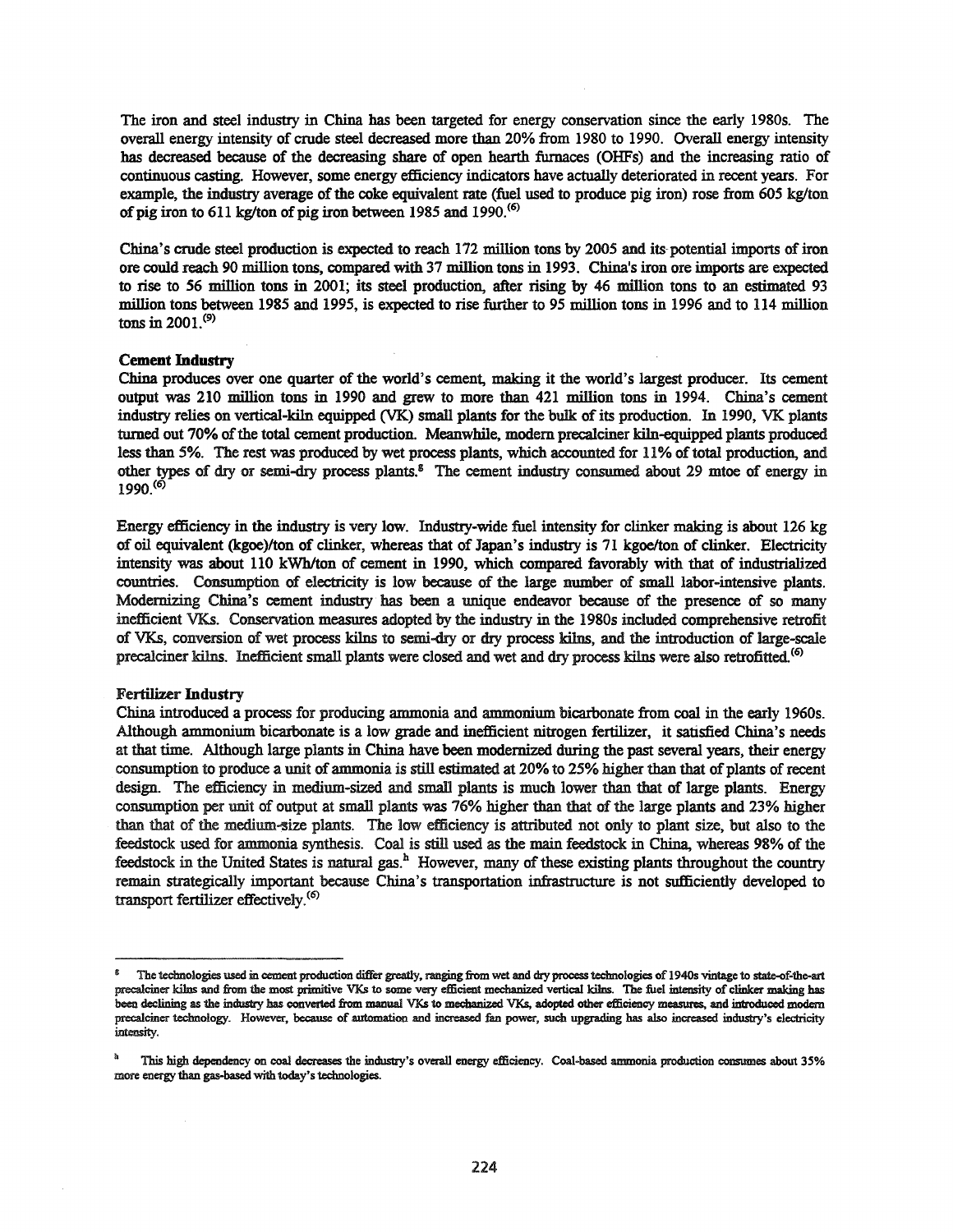China unveiled a IS-year blueprint for the country's chemical industry in March 1996. Calling for the expansion of chemical plants and projects and the boosting of foreign investment in the sector, the focal point of the plan will be chemicals for agriculture use, including fertilizers, pesticides, plastic film, and feed additives. The proposed chemical fertilizer project aims to increase national annual output of pure chemical fertilizers to as much as 29 million tons, up from the current 24.5 million tons.<sup>i</sup> The pesticide project will produce highly efficient, low-toxic pesticides that will be safe for the environment.<sup>(10)</sup>

#### Pulp and Paper Industry

The pulp and paper industry is the second most energy-intensive industry in the world, ranking only behind the iron and steel industry. China produced 21.4 million tons of machine-made paper and paperboard in 1994 (8% of the world total), making it the fourth largest producer in the world. Most of the technology used in China's pulp and paper industry is like that used during the 1940s and 1950s in industrialized countries. Only a few enterprises have reached the technology level used by industrialized countries in the 1960s and 1970s. The energy intensity of China's paper industry was estimated at 7.1 million kcal/ton of paper products as of 1985.<sup>j</sup> The low energy efficiency of the industry has been attributed to the small scale of most enterprises, the use of old technology and equipment, the inferior quality of raw materials, and the lack of energy recovery and  $reuse<sub>6</sub>$ 

## **METHODOLOGY**

In this study, future energy requirements will be estimated by forecasting and then multiplying activity and energy intensity to 2015. Two scenarios for future energy requirements will be studied through the year 2015: a Business As Usual (BAU) scenario and an Energy Efficient (BE) scenario. The BAU scenario forecasts total energy requirements given the current trend in energy consumption and current policies affecting energy use. Energy consumption and the activity measure (industrial GDP) will be projected based on past trends. The EE scenario will project future energy requirements assuming the industrial sector reduces its energy intensity level by adopting more energy-efficient technologies.<sup>(11)</sup>

## DATA

Energy data were compared from four different sources: the China State Statistical Bureau, the Lawrence Berkeley National Laboratory (LBL), the Asian Development Bank (ADB), and the International Energy Agency (IEA). While it would be ideal to use data from the original country, the sectoral classification of fuel consumption in China differs greatly from practice in market economies. Sectoral consumption is defined according to the economic branches to which the user of the fuel belongs, rather than according to the purpose or use ofthe fuel, as is common in the western world. For example, gasoline consumption in the vehicle fleet of an enterprise attached to the economic branch of iron and steel is classified as industrial consumption of gasoline in the iron and steel industry.<sup>(12,13,14,15)</sup> Therefore, compiling Chinese data into the western scheme without making major assumptions is nearly impossible, although lEA, ADB, and LBL all have tried to do that.(16.17)

China reported energy~data in 10,000 ton standard coal equivalent (tce), and LBL reported Chinese energy data in Mtce. Assuming one kg of standard coal equivalent equals seven kcal,<sup>(18)</sup> we converted the Chinese primary and final energy consumption data from 10,000 tce and Mtce to 1,000 toe and compared that with the data from ADB and lEA (Figures 5 and 6).

As the figures show, the primary energy consumption data from different sources are quite similar (Figure 5), while final energy consumption data differ significantly (Figure 6). The differences can be explained by what is included in the transformation sector. Clearly, the LBL scheme for handling this sector is similar to the Chinese scheme, and ADB uses a scheme similar to that of the lEA. Although they all correctly capture the

To achieve this, several old enterprises will be upgraded, while new plants will be built in Hainan and Xinjiang to make use of locally available rich deposits of natural gas.

Almost 60% more than the 4.479 million kcal/ton-of-paper products in Japan in 1991.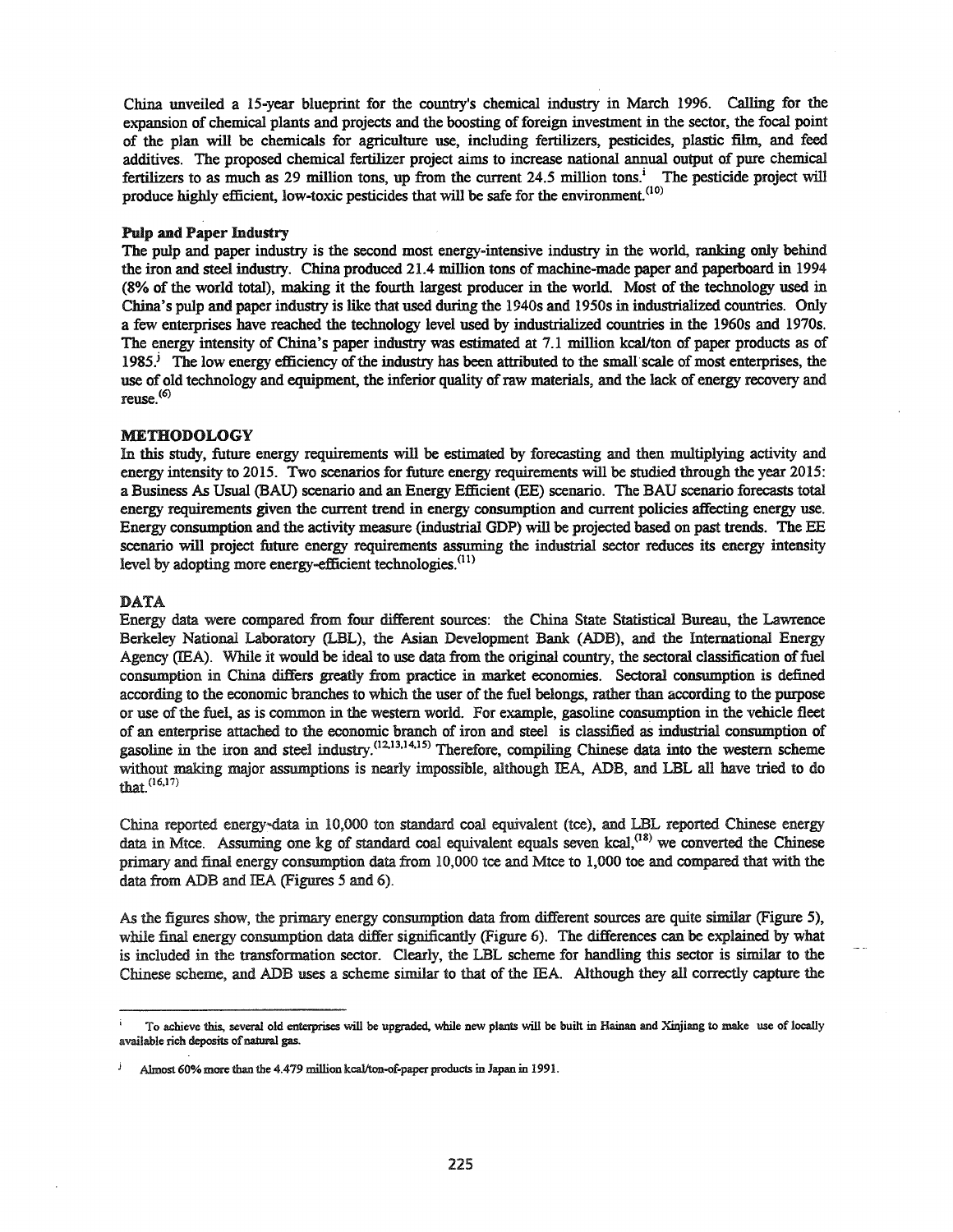

Figure 5 China Primary Energy Consumption: Comparison of Data from Four Sources

growth trend of Chinese energy consumption, the IEA scheme is clearly separating more of the transformation losses from end-use sectors (i.e., separates oil refinery from the industrial sector, etc.) and is closer to most of the schemes used by the western world.<sup>(16,17)</sup> Therefore, the IEA data were used in this study.

Further, all energy data used for this analysis are 1995 IEA data, unless otherwise specified. Most of the other economic data, including data for GDP, sector value-added, and population growth, are compiled from the World Bank data<sup>(19)</sup> or the China Statistical Yearbook.



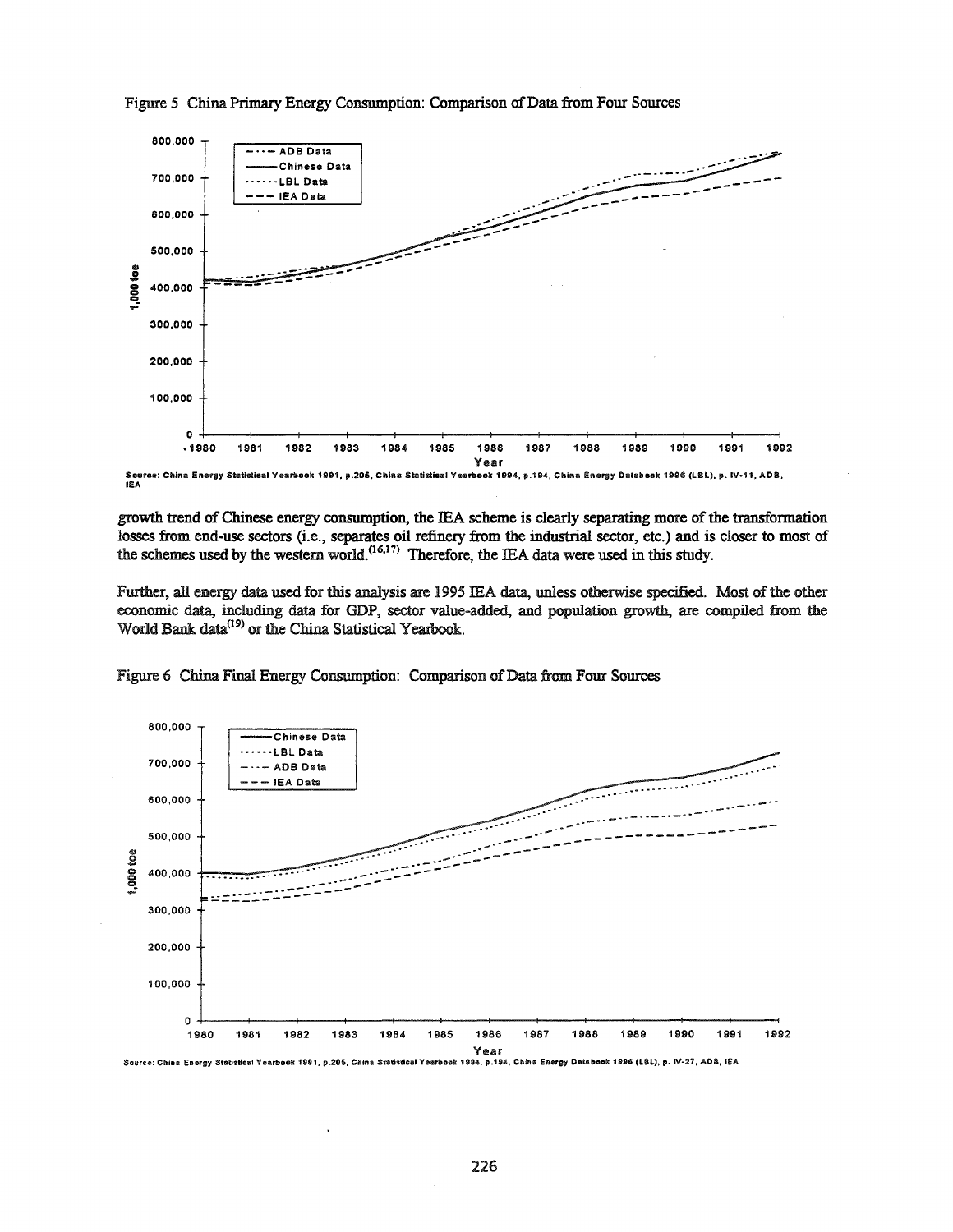## BUSINESS AS USUAL SCENARIO

The industrial energy intensity defined here is the industrial final energy consumption divided by the industrial GOP. The energy intensity is assumed to continue decreasing. For the next five years (until 2000), the energy intensity is assumed to decrease at the current rate of 6% per year. From 2000 to 2005, it is assumed to decrease 3% per year, 2% per year from 2006 to 2010, and 1% per year from 2011 to 2015 (Table 1). In other words, the rate at which the energy intensity is dropping is assumed to be decreasing. Therefore, from 1994 to 2015, the energy intensity would be decreasing on an average rate of  $3\%$  per year.<sup>\*</sup>

|  |  |  |  |  |  |  |  |  | Table 1 Annual Growth Rate Projected for Industrial Sector Energy Intensity |
|--|--|--|--|--|--|--|--|--|-----------------------------------------------------------------------------|
|--|--|--|--|--|--|--|--|--|-----------------------------------------------------------------------------|

| ……   | วกกร<br>-   | <b><i><u>Property Community Community</u></i></b><br>2010<br>. . |                                     |
|------|-------------|------------------------------------------------------------------|-------------------------------------|
| rn 1 | 20/         | 2%<br>. .                                                        | $\frac{1}{2}$<br>_______<br>_______ |
|      | ___________ |                                                                  |                                     |

Energy intensity in expected to keep decreasing for three major reasons:

- Improvements in technical efficiency and shifts toward more expensive products within sectors will occur. China will renovate traditional industries by upgrading 70% of all industrial boilers and highconsumption electric motors. In medium-sized and large enterprises and leading research units, computer-aided design will be used in 70% of the design work, thus shortening the time needed to develop new products. Computerized control of production processes will also be promoted in 14,000 mediumsized and large enterprises, and computer-aided management will be introduced in 5,000 such enterprises to achieve better economic results.(7)
- Structural changes and shifts in the relative output shares among the major sectors, which China has already announced in its Ninth Five-Year Plan, will shift its heavy-light industry ratio from 57:43 to 50:50. Info-technology and the electronic industry will become one of China's pillar industries, producing higher value products that require less energy to produce.
- @ China has a huge, ill-managed labor pool; there is still much potential for production line management to be improved. Encouraging investment in central and western regions will allow these areas to compete with the coastal cities, thus stimulating productivity.

We assume the intensity will decline to 787 toe/Million '87US\$ by the year 2015, which is still higher than the U.S. industrial energy intensity in 1973, which was 500 toe/Million '87US\$.

We assume the industrial GOP will grow at an annual rate of 11% until 2000, and 9% per year from 2001 to 2005,8% from 2006 to 2010, and 7% from 2011 to 2015 (Figure 7). In other words, the rate at which the industrial GOP is growing is assumed to be decreasing. No economy can grow indefinitely at such a high rate, especially not China, which has made slowing down the economy its main goal. Industrial GOP is assumed to grow faster than the total GOP, however, because industrial GOP makes up over 55% of the total GOP, and China is attempting to develop high-value-added light industries. Therefore, the industrial sector will remain the leading sector in the future economy in China.

Although energy intensity is dropping, the high rate of industrial GOP growth outstrips the benefit of lowering energy intensity. The net result is that the industrial final energy requirement will increase and reach 1.24 btoe in 2015 (Figure 8).

This rate is similar to the experience of South Korea. The industrial energy intensity in South Korea dropped at an average rate of 3.8% per year for at least 15 years before it leveled out in 1988.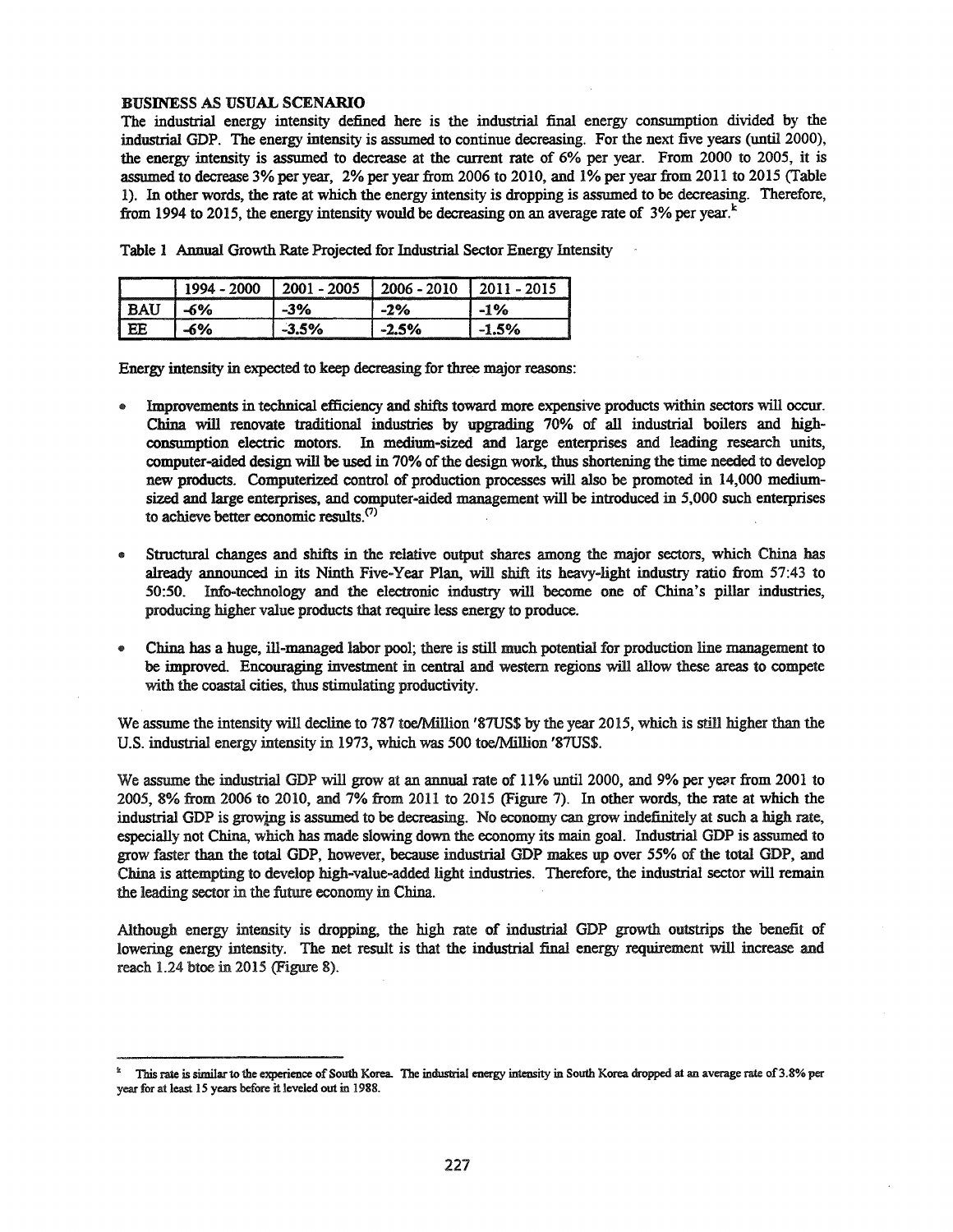

Figure 7 China Industrial GDP and Industrial Energy Intensity Projection

Figure 8 Projected China Industrial Energy Requirement

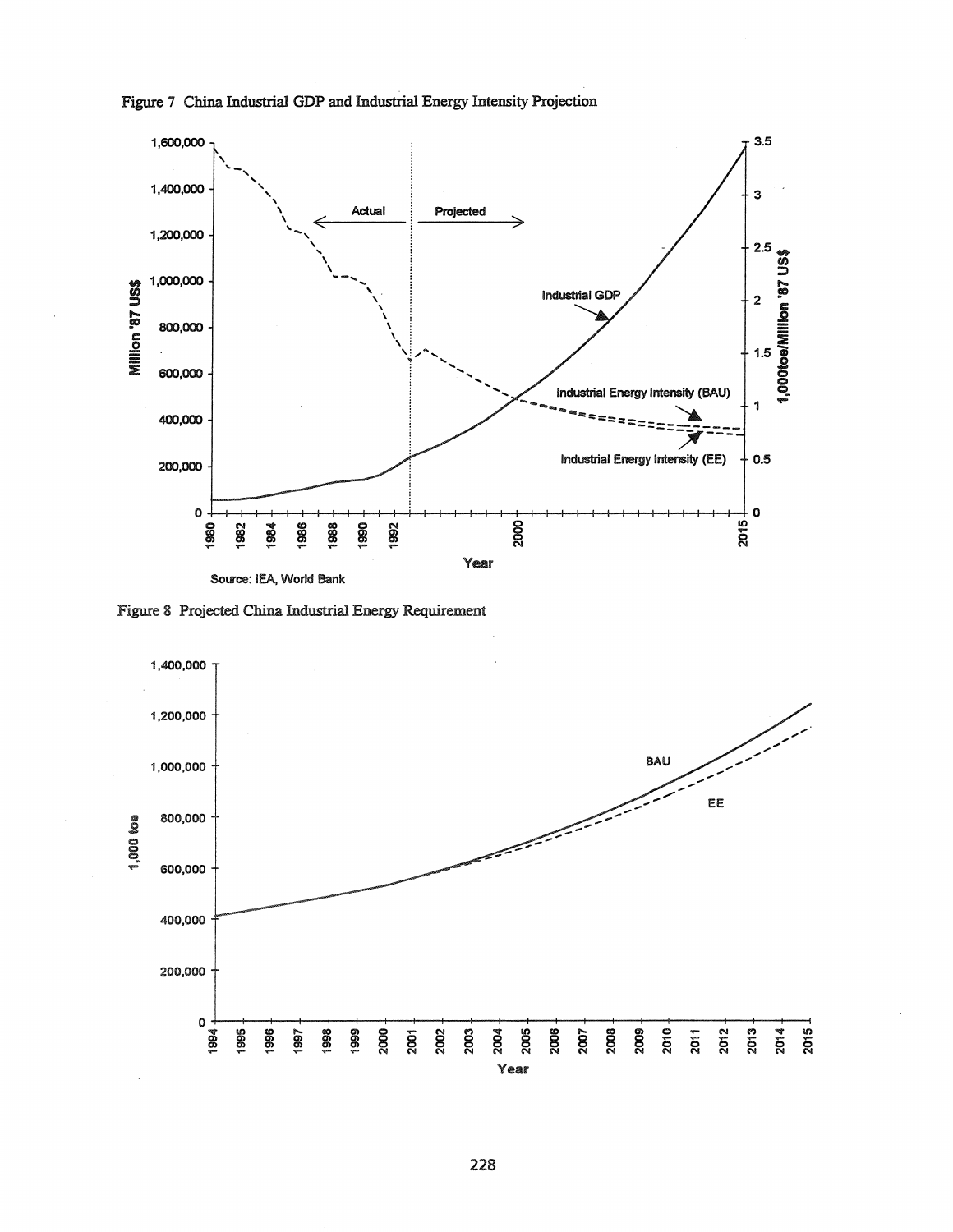#### ENERGY EFFICIENT SCENARIO

Under the EE scenario, energy intensity is not expected to drop much more than under the BAU scenario because 6% per year decrease is already a very high percentage for a developing country.<sup>(20)</sup> Therefore, under the EE scenario, we assume that until 2000, energy intensity will decrease at the current rate of 6% per year, the same as the BAU scenario. From 2000 to 2005, it is assumed to drop 3.5% per year; 2.5% per year from 2006 to 2010; and 1.5% per year from 2011 to 2015, which is 0.5% faster than the BAU scenario (Table 1). Industrial GDP is assumed to grow at the same rate as in the BAU scenario (Figure 7).

Under the EE scenario, the industrial final energy requirement is estimated to reach 1.15 btoe in 2015, 95 mtoe less than the BAU scenario (Figure 8).

#### **CONCLUSION**

China's industrial energy demand will increase threefold to 1.24 btoe by the year 2015. Although China is actively promoting energy efficiency measures and developing high-value-added light industries, the rapid growth in the economy is expected to outstrip the benefit of the reductions in energy intensity. The net result is an increase in energy demand.

Although the Chinese government wants to slow the growth of the economy, China's GDP is still expected to continue to grow above the world average well into the next century. The industrial GDP is assumed to grow faster then the total GDP. The industrial sector will remain the single most important contributing sector to the overall GDP in China., and this sector is expected to continue to grow faster then the whole economy. Even under the EE scenario, the industrial energy demand will still increase to 1.15 btoe by 2015.

Having said the above, even though China's industrial energy intensity will decline to 787 toe/Million '87US\$ by the year 2015, it will still be higher than U.S. industrial energy intensity was in 1973 (500 toe/Million '87US\$). In order to achieve zero growth in industrial energy consumption, China would have to keep reducing its industrial energy intensity at the current rate of 6% per year and, at the same time, to keep the industrial GDP growth rate under 6% for the next 20 years. China should keep its momentum to improve energy efficient standard and to maintain its control on economic growth. To achieve zero growth in industrial energy consumption in China may not be impossible after all.

#### REFERENCES

1. The World Resources Institute. 1994. *World Resources* 1994-95: *People and The Environment.* Oxford University Press, New York, New York.

2. Rana, P.B" and N. Hamid, 008. 1995. *From Centrally Planned To Market Economies: The Asian Approach. Volume* 1. Published for the Asian Development Bank, Oxford University Press, New York, New York.

- *3. Hong Kong Standard.* May 20,1996.
- *4. Hong Kong Standard.* April 10, 1996.
- *5. Hong Kong Standard.* April 16, 1996.

6. Ishiguro, M., and T. Akiyama. 1995. *Energy Demand in Five Major Asian Developing Countries.* Discussion Paper Number 277, The World Bank, April 1995, Washington, D.C.

7. Hong Kong Trade Development Council. 1995. *China's Proposal For The Ninth Five-Year Plan (1996- 2000) and Long-Term Targets For The Year 2010 and Its Impact On Hong Kong.* Hong Kong Trade Development Council, Hong Kong.